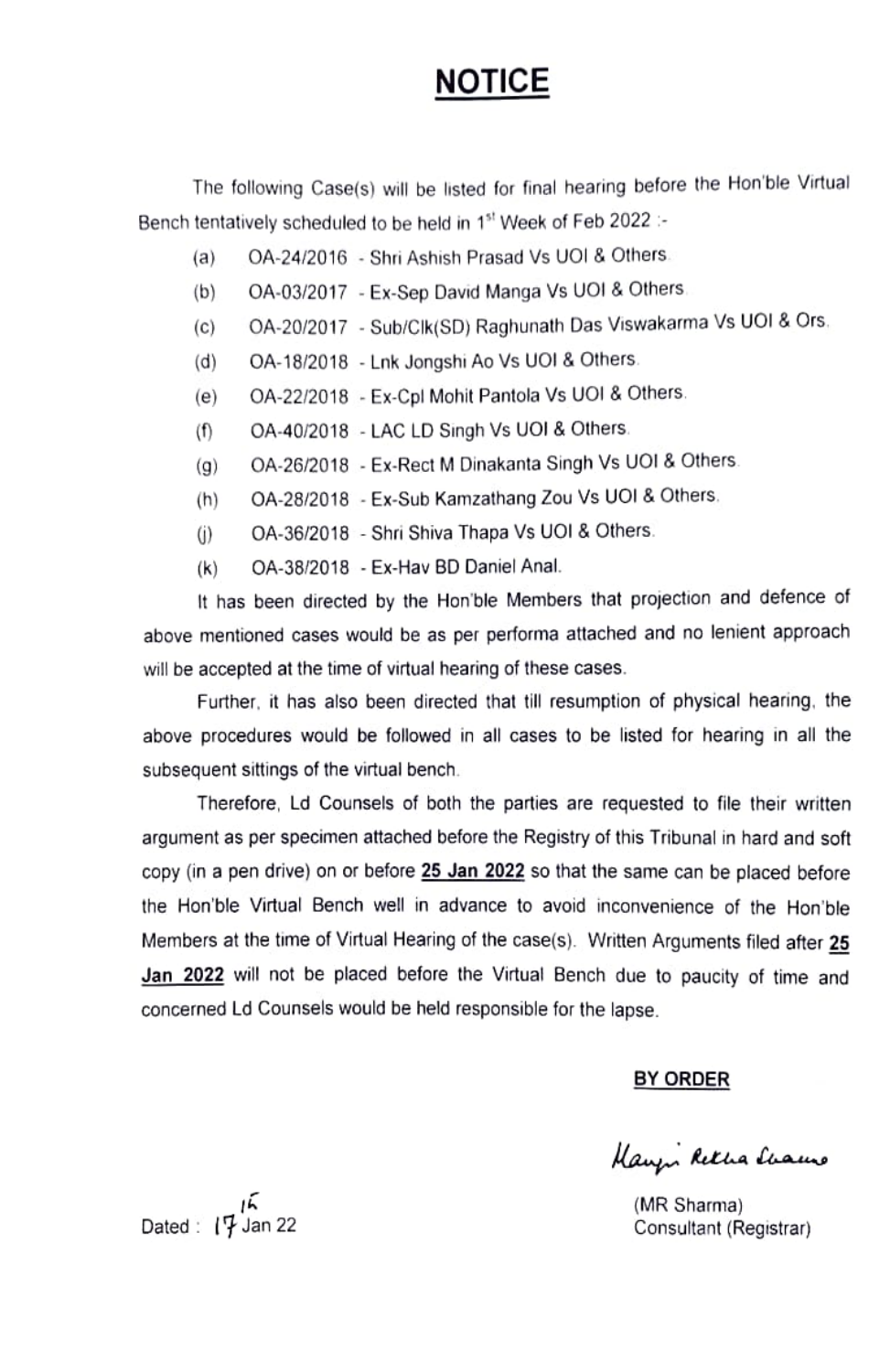#### OA-24/2016

## SHRI ASHISH PRASAD Vs UOI & OTHERS

This application has been filed under Sec 14/xxx of the AFT Act 2008 by the applicant who is a retired being discharged, he was in medical category The applicant is aggrieved by the

tnougn he was assessed by the Release Medical Board to have certain disabilities, the RMB did not recommend his case for disability element on the grounds that these were NANA.

- The RMB assessed his disabilities at ---- % and therefore he has been denied disability<br>pension./ not accorded sanction for Re Survey Medical Board

 $\cdot$  though he was initially granted  $\cdots$  % of disability for  $\cdots$  years, subsequently the disability  $\,$ Was reduced and his disability pension was reduced/ stopped completely

- that though the RMB had recommended  $\cdots$  % of disability, the PCDA reduced it to  $\cdots$  % and reduced the disability element/ completely stopped it with effect from.

any other reason..

Therefore the applicant ahs made the following prayers

- (a) Verbatim from the OA
- (6)
- $(c)$

### Brief Facts of the Case

The brief facts of the case as per the applicant are that he was enrolled into the Army/ navy/ Air Force<br>in ----- and was in sound physical health with no medical issues. Having served for ---- years at<br>various places inc

| Ser |  | Cat | % | % for life   disability<br>%for life | Disability   Since   Medical   Disability   Disability   Composite   Attributability/   Remarks<br>Aggravation |  |
|-----|--|-----|---|--------------------------------------|----------------------------------------------------------------------------------------------------------------|--|
|     |  |     |   |                                      |                                                                                                                |  |
|     |  |     |   |                                      |                                                                                                                |  |
|     |  |     |   |                                      |                                                                                                                |  |

As per the applicant, the brief history of each disability is as under :-

(a) Disability 1. The applicant first reported/ was assessed to suffer from ---- for the first time in --- while serving in ------. He was initially place in medical Cat ---- for ----- months/ years. The Re categorisation Medical Board was held on ---- and the applicant was placed on Med Cat ---(Temp) for ---- years. The applicant continued in Temp med cat till ---- when in the Recategorisation Medical Board placed him in Med cat ---(Permt)... since then the applicant has been in medical cat, with COPE coding -----